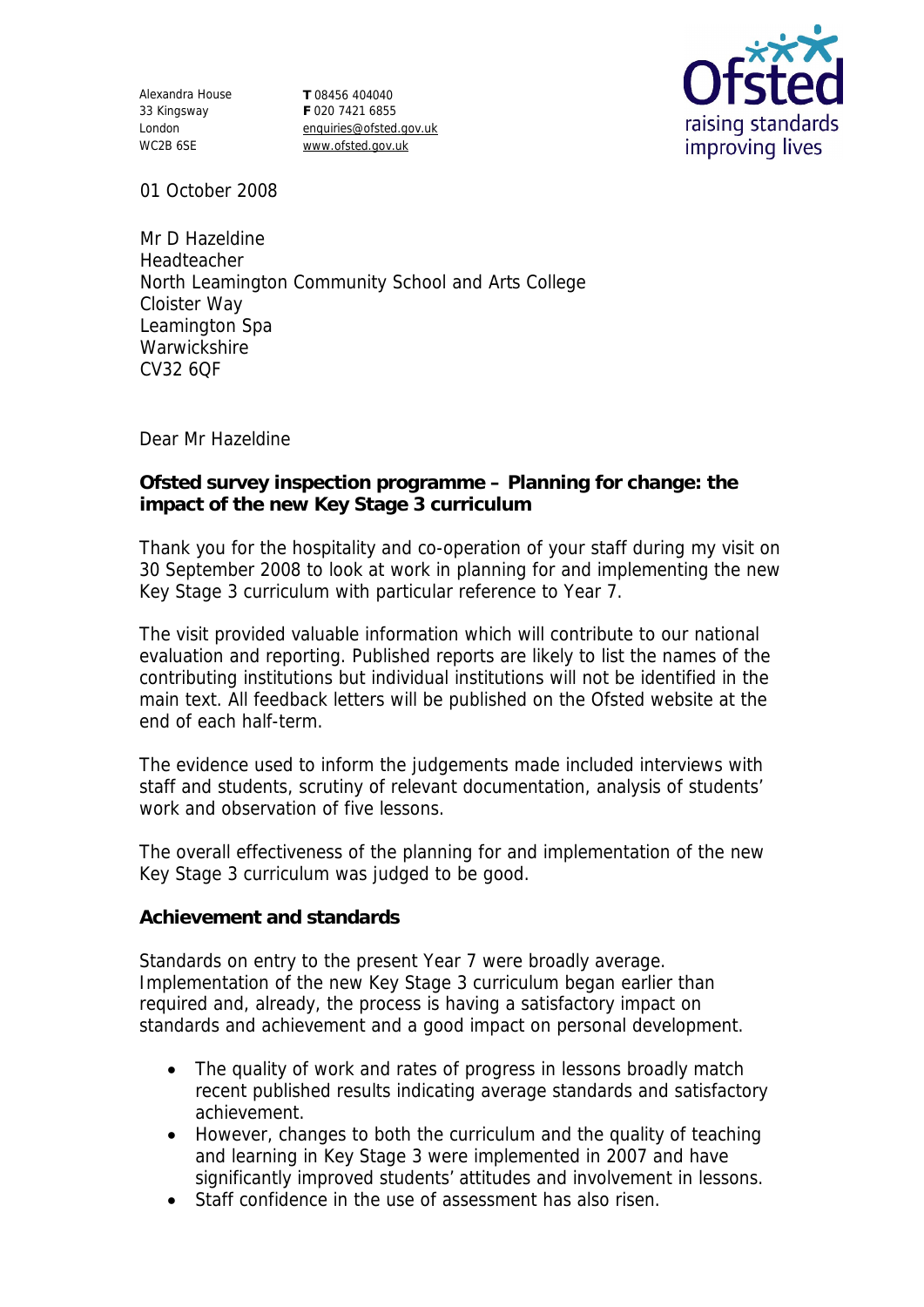- Marked rises in 2008 national tests partly reflect these changes. During 2007 many teachers of Year 9 adopted the new approaches learnt during training for the new Key Stage 3 curriculum.
- Students' personal development already reveals good benefits from curricular and teaching changes. Students talk with enthusiasm about the high levels of participation and enjoyment they experience in lessons, especially where new approaches have been adopted most fully.
- Staff confirm a significant improvement in students' awareness of their progress and capabilities with regard to personal and learning skills.

**Quality of teaching and learning**

The quality of teaching and learning in Year 7 is satisfactory.

- The subject knowledge of teachers is good. Those teaching across a range of subjects, as part of the new modified curriculum, have adapted well to such changes.
- Teachers use learning objectives well and the best lessons involve frequent reference to the objectives to check how learning is proceeding. Some objectives involve personal or learning skills but this is not consistent.
- Teaching generally promotes strong participation by students and in some lessons develops this to include self-assessment and peerassessment. Level descriptions were referred to in a minority of cases. Group and paired work are prominent in the better practice. Work to stretch the most able is not always provided.
- Satisfactory teaching and learning predominates, with good participation rates but less scope for creativity, independence and reflection than seen in the good lessons.

## **Quality of the curriculum**

The quality of the new curriculum in Year 7 is good.

- The school has made very good use of its specialist Arts College status to promote staff understanding and acceptance of new curricular requirements. Features such as high student involvement, self and peer assessment, paired and group work and scope for reflection and creativity were already well established in much teaching of arts subjects. This experience has been drawn on to help train colleagues and design new schemes of work in all subjects.
- By adopting a skills and attitudes based course predating new Key Stage 3 requirements, this school began change early. It has benefited by establishing carefully constructed cross-curricular programmes for humanities and arts subjects in Year 7 which are intrinsically good in quality and help define good practice for the rest of the curriculum.
- The Key Stage 3 curriculum contains opportunities for providing extra support for students who experience difficulties in English and mathematics. Its provision of challenge for more able students is less consistent. Skills in information and communication technology (ICT) are provided for well.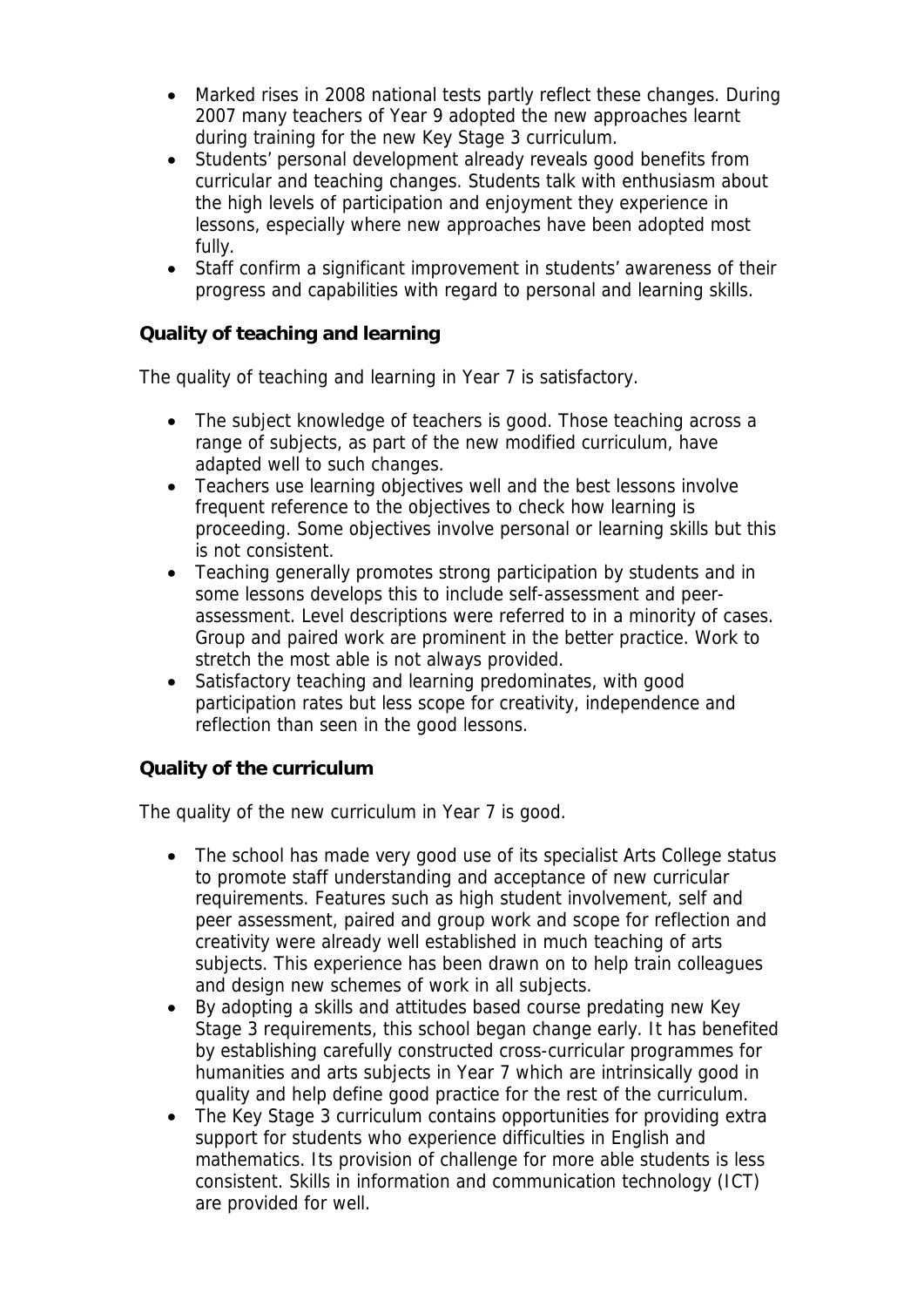- Students' personal, learning and thinking skills are promoted well. They are clearly identified in all long term and medium term planning but are less consistently built into lesson planning.
- Schemes of work to meet the new requirements of the new curriculum within their subjects are good in many departments, while others require further development.
- The non-statutory Dimensions of the new curriculum have been used well in planning so that all students have access to good provision for their personal and academic development.

**Leadership and management of the new Key Stage 3 curriculum**

The quality of the leadership and management of the new Key Stage 3 curriculum is good.

- The school made a valuable early start to implementation of current requirements. Perceiving a general desire for improvement amongst staff, following some disappointing Key Stage 3 national test results, senior leaders took the opportunity to introduce a programme of curricular change in 2007. This entailed learning the fresh approach to curriculum planning and teaching that the new curriculum demands. The programme enabled early implementation in humanities and the arts and allowed subsequent training and curriculum construction to benefit from this experience.
- Good use has been made of the specialist arts college status. The planning and leadership experience of key staff have been successfully drawn on and their good classroom practice emulated by others.
- Leadership and management have provided good quality training and succeeded in gaining a positive response to the new requirements from a very diverse teaching body.
- In addition, good use has been made of training opportunities provided nationally and locally.
- Middle leaders have all produced good medium and long term plans, but vary in their approach to lesson planning and monitoring implementation.
- The progress made thus far indicates that the school has focussed firmly on seeking to raise standards and improved personal development. It has demonstrated a good capacity for further improvement in the curriculum.

## **Inclusion**

The impact of the curriculum on inclusion is good.

- The school has capable staff overseeing inclusion and they ensure students make good progress in their personal development and match the progress of their peers in academic subjects.
- The new curriculum is accessible to all the students.